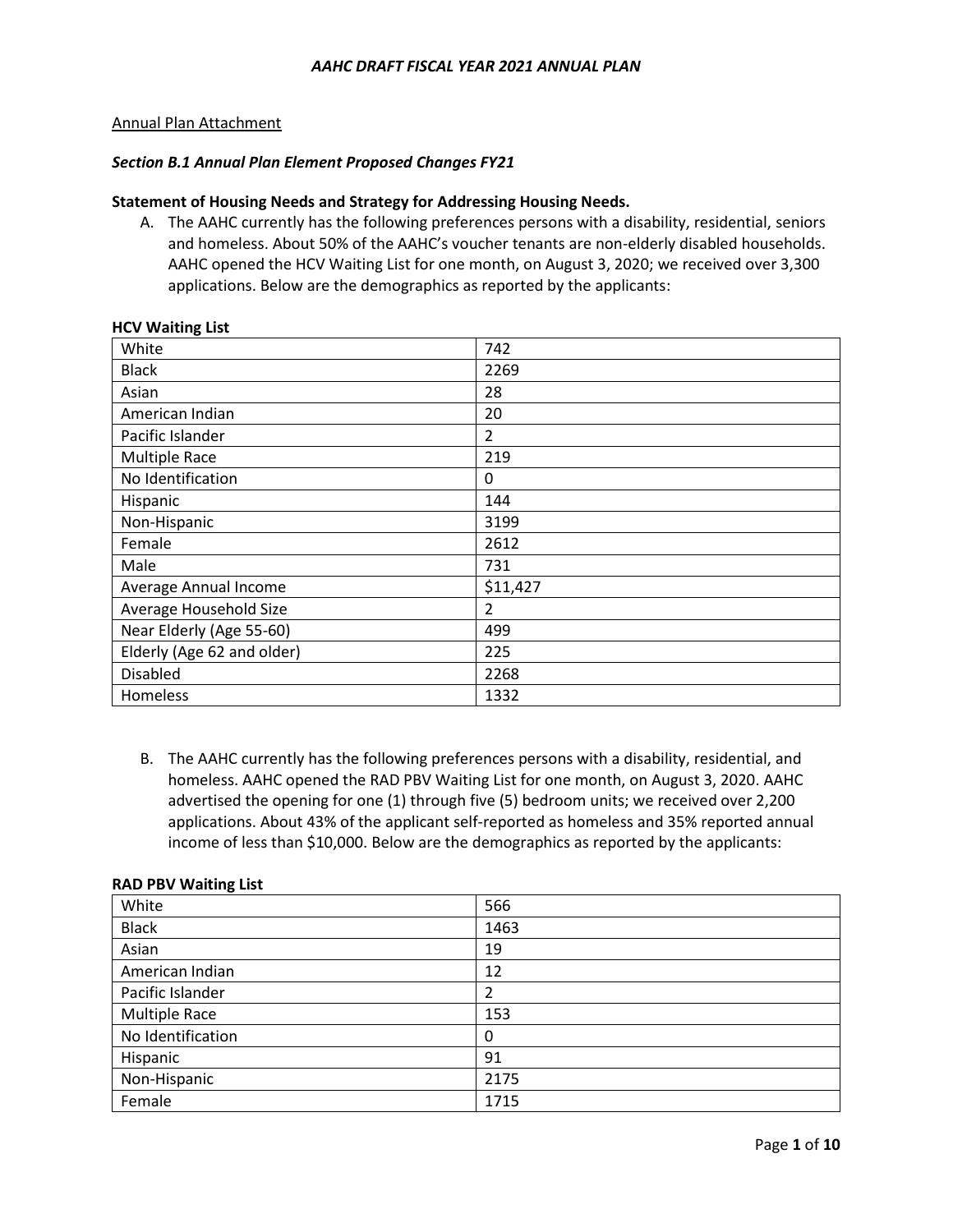| Male                                        | 551       |
|---------------------------------------------|-----------|
| Average Household Size                      | 2 Persons |
| Near Elderly (Age 55-61)                    | 342       |
| Elderly (Age 62 and older)                  | 181       |
| Disabled                                    | 1496      |
| Homeless                                    | 979       |
| Reported Income between \$1 - \$9,999       | 35%       |
| Reported Income between \$10,000 - \$19,999 | 26%       |

# **Deconcentration and Other Policies that Govern Eligibility, Selection, and Admissions.**

# **During FY 21, the following Administrative policies were adopted by the AAHC Board**

### **Administrative Plan Policies**

# **15-INTRODUCTION: SPECIAL HOUSING TYPES**

Previously, the policy restricted voucher participants to reside in units qualifying as special housing types as a reasonable accommodation only. The AAHC amended the policy to allow all households will be permitted to live in any special housing types and a reasonable accommodation will not be necessary.

### **4-III.B. SELECTION AND HCV FUNDING SOURCES**

The AAHC previously had the following preference for the Housing Choice Voucher Program: residents of Washtenaw County, disabled applicants, homeless applicants, and applicants who have been involuntary displaced. Effective July 1, 2020, AAHC added the preference for admission of single persons who are age 62 or older. Adding this preference would allow qualifying households to reside in units exclusively serving elderly families.

AAHC added language to better define the eligibility criteria for Category 1 Non-Elderly Disabled vouchers. Category 1 NED vouchers are designated for eligible non-elderly disabled persons or family where the head, co-head, or spouse is a non-elderly disabled person. 2017 & 2019 NED vouchers are designated to eligible households with one or more non-elderly disabled adults. The eligibility criteria are extended to include non-elderly persons with disabilities who are or at risk of transitioning out of institutions, currently are or at risk of experiencing homelessness, or previously experienced homelessness and currently a client in a permanent supportive housing or rapid rehousing project.

# **17-I.A. OVERVIEW: Units Not Subject to the PBV Program Limitation**

Previously, the policy did not allow AAHC to place vouchers on units not subject to the PBV program limitations. Therefore, AAHC added language to the administrative plan to allow placement of vouchers on units not subject to the program limitation.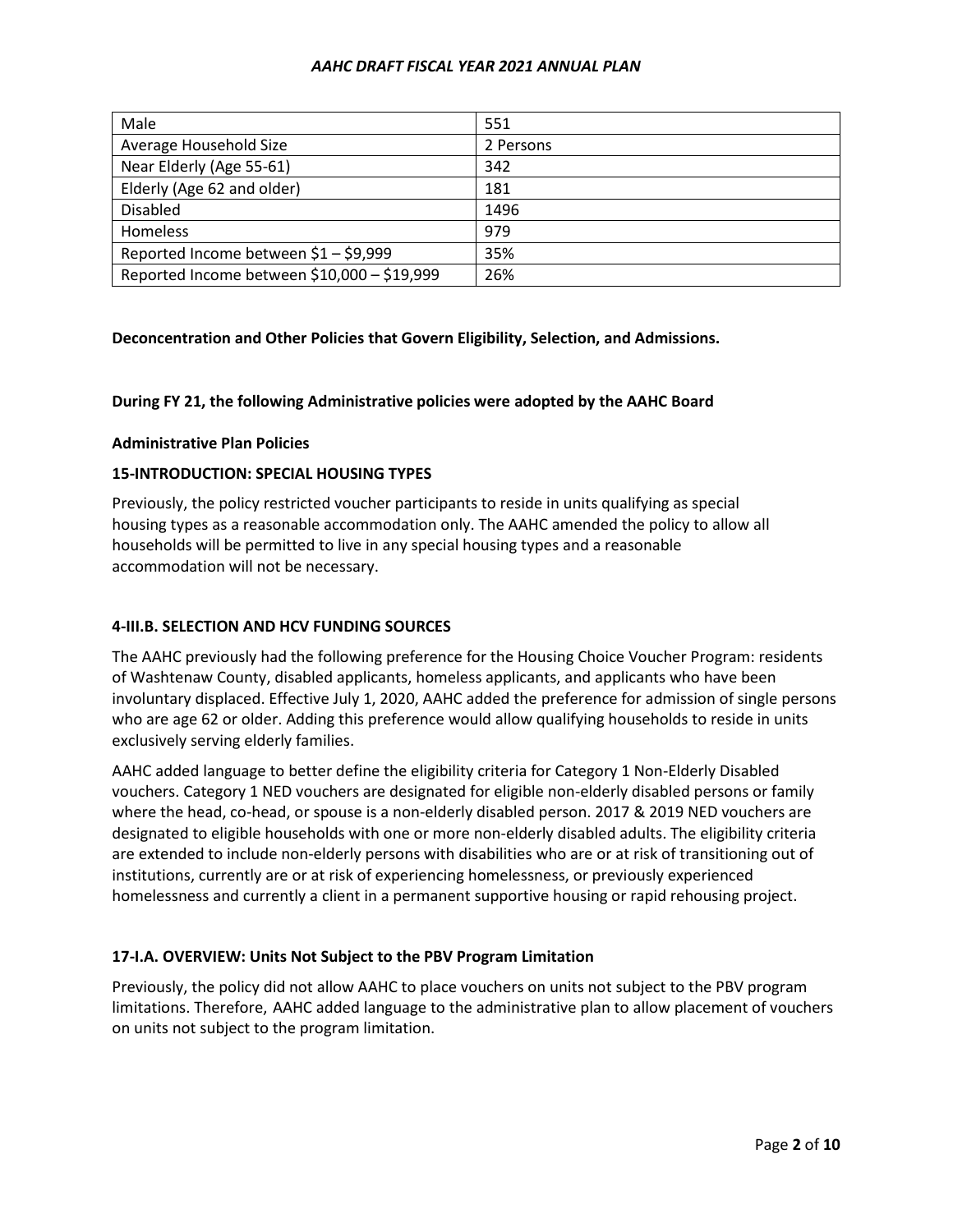# **17-II.B. Owner Proposal Selection Procedures Units Selected Non-Competitively**

Previously, this policy allowed AAHC to place vouchers on unit using a non-competitive selection process however it was limited to Public Housing units converted under RAD as de minimis. AAHC amended the policy to place vouchers on units owned by AAHC that were not selected in a competitive process; removing the specific language of "converting from public housing under the RAD program as de Minimis units".

# **18-V.D. ORGANIZATION OF THE WAITING LIST**

Previously, the policy stated that AAHC would maintain a separate waiting list for Pear St. Project Based Voucher. AAHC added language to clarify that homeless households will be referred through the Continuum of Care Housing Access of Washtenaw County (HAWC CHP), the centralized intake and assessment process for homeless households in Washtenaw County. In addition, as soon as the separate waiting list for the Pear St. Project Based Voucher separate waiting list is exhausted, the CoC HAWC process will be used for Pear Street admissions.

# **HCV ADMINISTRATIVE PLAN-NOTICE PIH 2020-05 COVID-19: Statutory and Regulatory Waivers For The Public Housing, Housing Choice Voucher, Suspension Of Public Housing Assessment System And Section Eight Management Assessment Program**

On April 2010, the AAHC adopted all waivers in accordance with PIH Notice 2020-05, to adjust program practices where necessary to prioritize mission critical functions when normal operations are restricted and severely constrained, further prevent the spread of COVID-19, and mitigate the health risks posed by COVID-19 to PHAs, families, landlords, and their communities at large. The waivers implemented through this notice provide administrative relief and allow for alternative approaches to various aspects of PHA operations.

AAHC used available funding to house families, keep families in their homes, and conduct critical operations that can be done remotely and safely. Some critical functions for PHAs include, but are not limited to issuing vouchers so families can find housing, processing Requests for Tenancy Approvals (RFTAs) so families can be approved to move into a unit, processing requests for portability moves, ensuring occupancy of program units, processing minimum rent hardship exemptions, and completing reexaminations for participants who have experienced a decrease in income.

AAHC documented and expeditiously implemented plans for alternative procedures in order to provide stable housing for some of our country's most vulnerable families. Alternative processes included but is not limited to electronic transmission of information to families, conducting briefings online, conducting conference calls, or using self-service features on the PHA's website, and providing business-reply envelopes or secure drop-box apparatuses for document or rent submission for assisted families that do not have access to the Internet.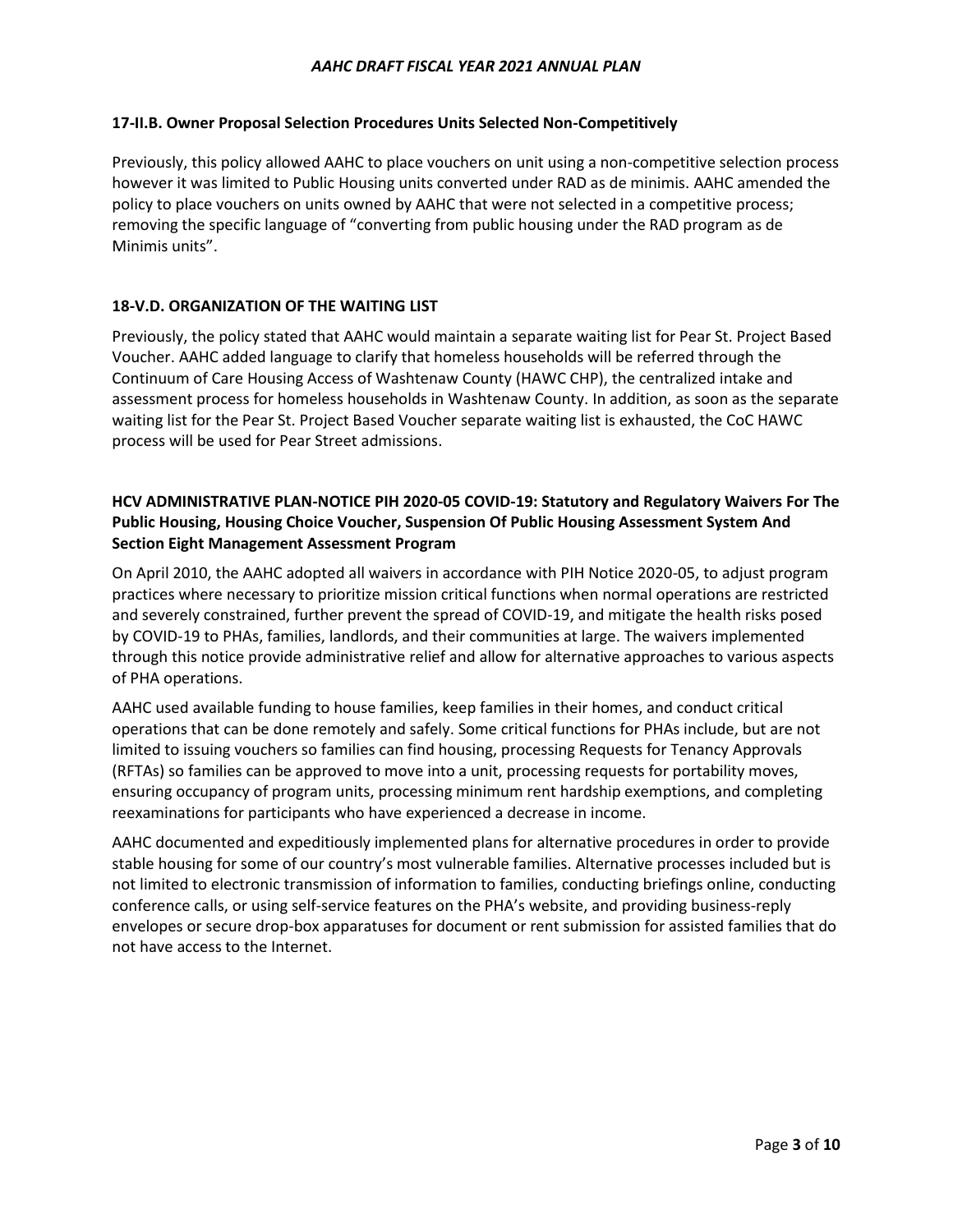# **HCV ADMINISTRATIVE PLAN-NOTICE PIH NOTICE 2020-13: Covid-19 Statutory and Regulatory Waivers and Alternative Requirements for the Public Housing, Housing Choice Voucher Programs, Suspension of Public Housing Assessment System and Section Eight Management Assessment Program, Revision 1**

On July 2, 2020, AAHC adopted all waivers in Notice PIH 2020–05 Rev., 1. In this revision, HUD restates the waivers and alternative requirements established previously in Notice PIH 2020– 05, provides additional waivers and alternative requirements, extends the periods of availability for previously established waivers and alternative requirements, and issues technical amendments to several of the previously established waivers and alternative requirements."

AAHC carried forward the all waivers and administrative flexibilities, such as the temporary suspension of the Public Housing Assessment System (PHAS) and the Section Eight Management Assessment Program (SEMAP). AAHC utilized any and all waivers and alternative requirements as necessary to keep Public Housing and HCV programs operational; to expand housing assistance opportunities, including to families on waiting lists; providing affordable, safe housing during this time assists in addressing issues like homelessness and overcrowding that contribute to risk factors during the COVID-19 pandemic.

# **17.II: PBV OWNER PROPOSALS**

Previously, the policy stated that AAHC will randomly select 20 percent of project- based voucher units in each building to inspect on an annual basis. AAHC amended language to allow the AAHC to inspect on an biennial basis a random sample consisting of at least 20 percent of the contract units in each building. This brings the unit inspections policies for the project-based voucher program in line with the tenantbased voucher program.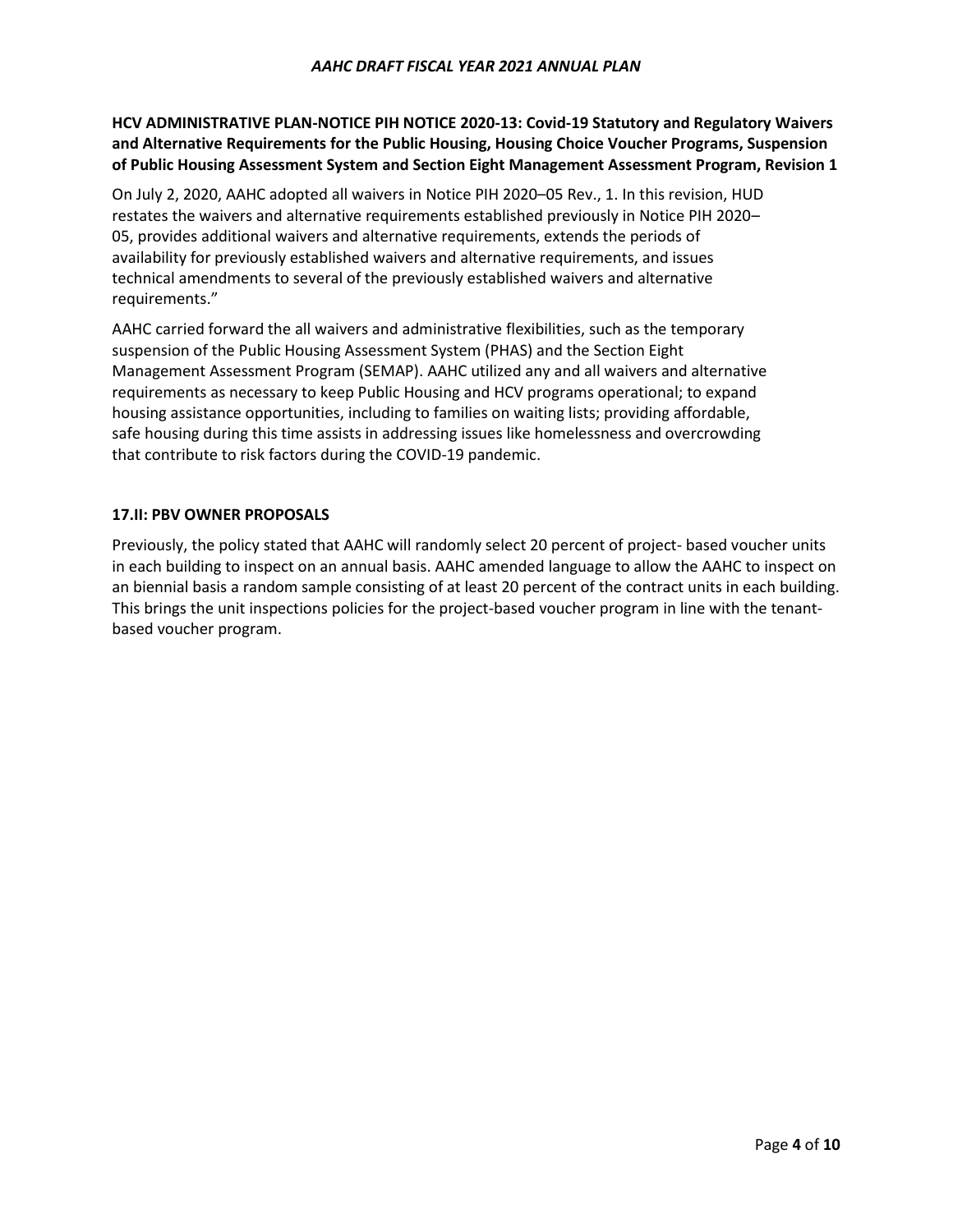# **Financial Resources:**

| <b>2021 Planned Financial Sources and Uses</b>            |                       |                                               |  |
|-----------------------------------------------------------|-----------------------|-----------------------------------------------|--|
| <b>Federal Sources:</b>                                   | <b>Planned (Est.)</b> | <b>Planned Uses</b>                           |  |
| <b>Housing Choice</b>                                     | \$16,300,000          | HCV and PBV HAP Expenses.                     |  |
| Voucher/VASH/FUPHousing Assistance                        |                       | including RAD PBV, FUP and VASH               |  |
| Payments (HAP)                                            |                       |                                               |  |
| Housing Choice Voucher Admin Fees                         | \$1,300,000           | HCV/FUP/VASH/PBV Admin                        |  |
|                                                           |                       | Expenses                                      |  |
| Mainstream Voucher Program                                | \$1,500,000           | <b>HAP Expenses</b>                           |  |
| Housing Assistance Payments (HAP)                         |                       |                                               |  |
| Mainstream Voucher Admin Fees                             | \$100,000             | <b>Administrative Expenses</b>                |  |
| <b>Family Self Sufficiency</b>                            | \$140,000             | Family Self Sufficiency program               |  |
| Other (Fraud Recovery)                                    | \$25,000              | <b>Voucher Programs and Central</b><br>Office |  |
| Capital Funds & Operating Funds for<br><b>Turnkey III</b> | \$5,000               | Garden Circle (MI064000100)                   |  |
| Non-federal sources (list below)                          |                       |                                               |  |
| City of Ann Arbor General Fund                            | \$1,100,000           | Voucher Administration, Central               |  |
|                                                           |                       | Office, Tenant Services, and                  |  |
|                                                           |                       | Development of City-Owned                     |  |
|                                                           |                       | Properties                                    |  |
| Ann Arbor Downtown Development                            | \$465,000             | Development of City-Owned                     |  |
| Authority                                                 |                       | Properties in DDA District                    |  |
| <b>Other Revenue</b>                                      | \$730,000             | <b>Management Fees</b>                        |  |
| <b>Total resources</b>                                    | \$21,665,000          |                                               |  |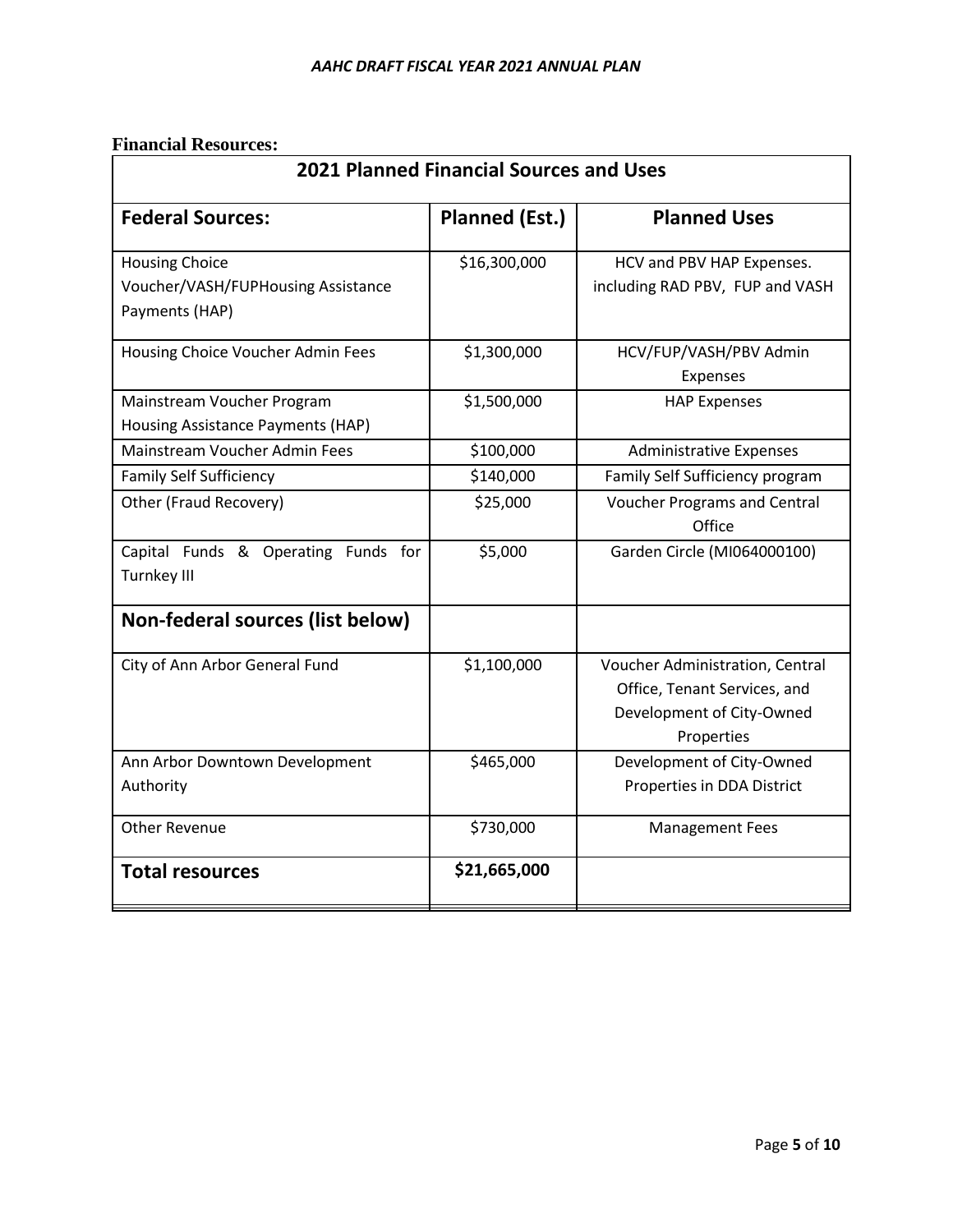# *Section B.2 and C.1 New Activities*

The AAHC owns a single-family home on Garden Circle, Ann Arbor MI, that was acquired through HUD's Turnkey III lease to ownership program. The Turnkey III program no longer exists and the AAHC is waiting for HUD instructions on how to dispose of this property as it is not a public housing unit. The property will be retained by the AAHC by transferring ownership to the Ann Arbor Housing Development Corporation, a wholly owned non-profit subsidiary of the AAHC. The existing tenant may continue to live at the property with a tenant protection voucher or move with a tenant-based voucher. If there are any proceeds from the transfer of the property, the proceeds will be used to support the AAHC housing and voucher operations.

The Ann Arbor City Council passes a resolution to support an analysis of city-owned properties to determine if they are financially feasible to develop as affordable housing. The analysis was completed by the AAHC and 10 properties were identified as good locations for affordable housing development. Each site is unique and will have a separate plan for its development. Properties were analyzed based on zoning, regulatory restrictions, environmental conditions, and eligibility for HUD and LIHTC funding. The AAHC is working with City, County and Downtown Development Authority staff to provide opportunities for community engagement on the site concepts.

The City of Ann Arbor passed an affordable housing millage for 1 mil for 20 years, which will raise about \$6.5 million annually. It is anticipated that the millage will support the development (new construction and acquisition) of approximately 1500 new affordable housing units for households up to 60% of the Area Median Income (AMI). The millage also allows for up to 20% of the funds to be used for tenant supportive services. The millage is a key component of the development strategy for the 10 city-owned properties to provide gap financing and tenants service funding.

# *Section B.5 Progress Report*

# *Please see the 4 goals from FY20 – FY24 Plan with a progress report for each goal*

1) Complete Redevelopment of all public housing units to Project Based Vouchers through the Rental Assistance Demonstration (RAD) project

The AAHC has been approved by HUD to redevelop all of its public housing to project-based vouchers under the RAD program. Phase 1, 2, 3, 4, & 5 are completed.

- 2) Develop new affordable housing:
	- a. At existing public housing sites
	- b. New properties

Through the RAD conversion program, AAHC demolished and build new housing at 3 RAD properties. A total of 58 new apartments were added through the RAD conversion process. Phase 1, Miller Manor, was redeveloped with three (3) additional apartments. Phase 3 at N. Maple added 23 apartments. Phase 4 at Lower Platt (now known as Creekside Court) added 28 apartments and White/State/Henry (now known as State Crossing) added 4 apartments.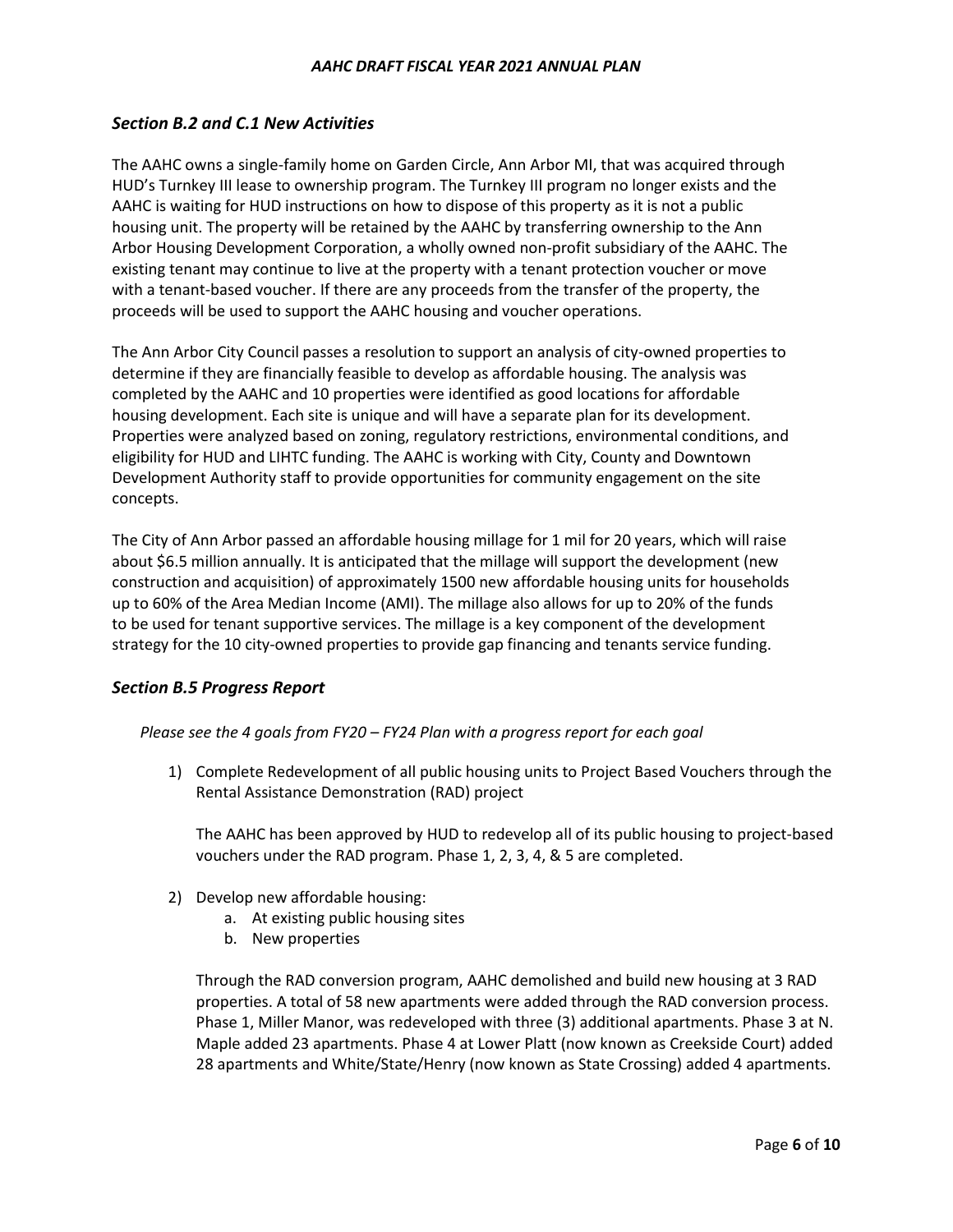The AAHC is acquiring Lurie Terrace, a 136-unit senior apartment in Ann Arbor. The AAHC will be income-restricted as well as restricted to households with a member who is 62 years or older. Forty percent of the units will be restricted to households at 60% AMI or less and 60% will be restricted to households at 80% AMI or less. Any existing over-income tenants will be grand fathered in, but all new tenants must meet the income-restrictions.

3) Project-Based Voucher:

Increase the number of Project-Based Vouchers in the City of Ann Arbor and other communities in Washtenaw County that have a strong economic base and public transportation. AAHC projects that we will convert about 200 vouchers to project-based vouchers by FY24.

In addition, 23 VASH vouchers for chronically homeless veterans were project-based through a partnership with the VA.

- a. Addition of PBV Units: The AAHC issued Project-Based Voucher RFP on September 9, 2020 for up to 150 vouchers in the City of Ann Arbor. The AAHC received applications for 162 project- based vouchers. The AAHC has committed to issuing 56 vouchers within Ann Arbor for the following projects: 10 vouchers at 100 S.  $4<sup>th</sup>$  Ave 48104, 30 vouchers at 600 W. Huron 48104, 10 vouchers at 2270 Platt Road 48108, and 6 vouchers at 100- 106 and 112-114 Glendale 48103.
- b. Statement of need Consistent to PHA Plan: AAHC will project-base up to 20% of the AAHC's budget authority in order to de-concentrate poverty and expand housing and economic opportunities for very low-income, homeless and special needs households in the City of Ann Arbor and other high opportunity areas in Washtenaw County. The AAHC prioritizes PBV on Permanent Supportive Housing units. These activities are consistent with the AAHC's 5-year and Annual Plan as well as AAHC's mission.
- 4) Increase supportive housing for residents with complex needs spanning from homelessness, mental illness, substance use disorders, and/or other physical/mental disabilities.
	- a. Increase support services for tenants in affordable housing and voucher program
	- b. Through community partnerships
	- c. Additional funding sources
	- d. Continue to work with partners and provide support to eligible families

### *Continuum of Care (CoC)*

The AAHC partnered with Avalon Housing and Ozone House to provided housing and services to chronically homeless individuals and families through the HUD Continuum of Care program. A minimum of 59 of these households will be housed at AAHC properties and Avalon and Ozone House will be providing on-site services. These funds have enabled Avalon to provide 24/7 services at Miller Manor. In FY21 all of the CoC grants have been transferred to Avalon Housing to administer.

### *Support Service HCV Eviction Prevention*

The AAHC is partnering with SOS to hire a case manager to help AAHC voucher tenants maintain their vouchers.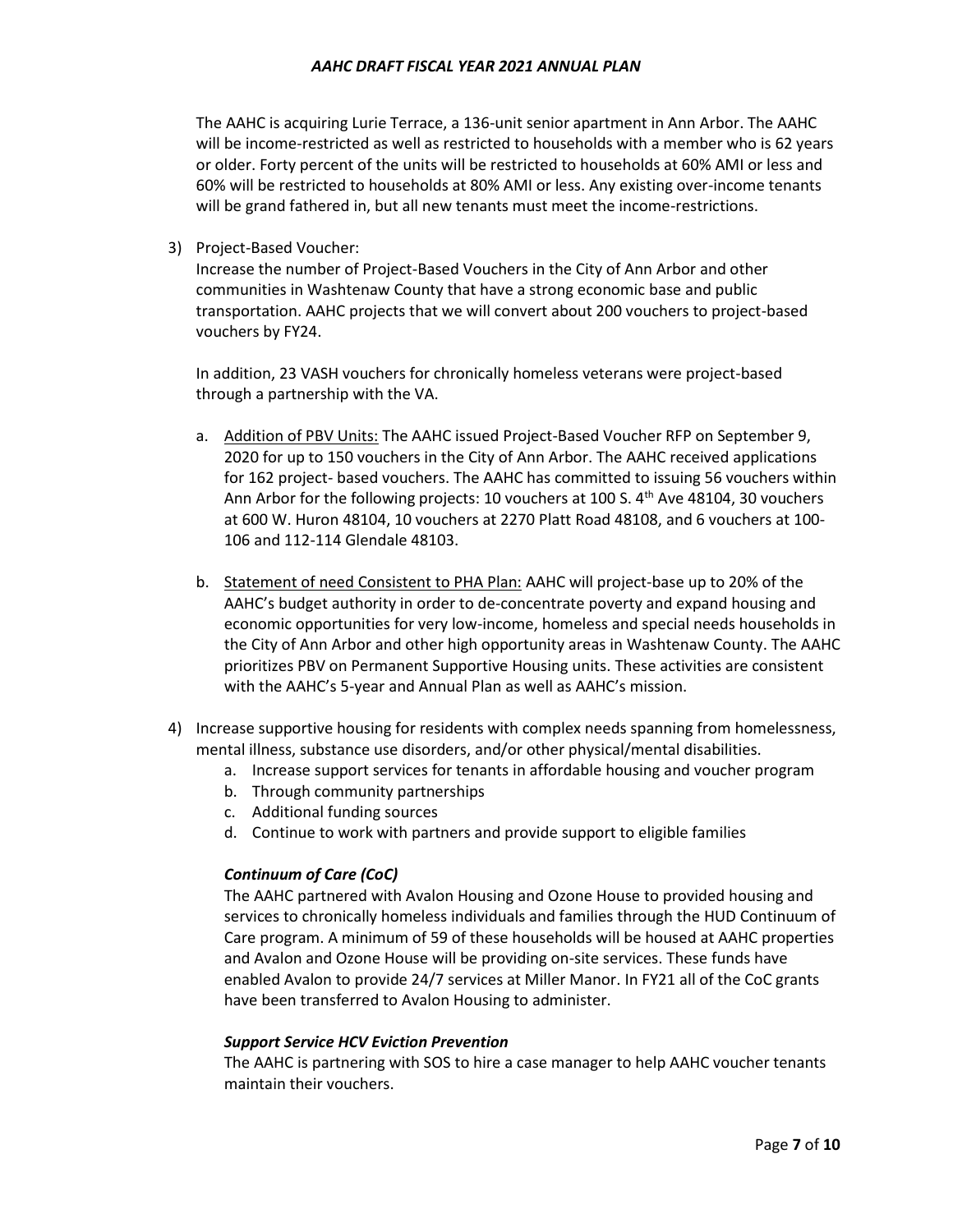The coordinated support service allows assist families to lease up in Ann Arbor and resolve landlord/tenant issues such as securing funds to avoid eviction and/or assistance with securing funds for outstanding utility bills and were able to retain their housing. AAHC will continue contracting services with SOS to provide voucher families assistance in maintaining their assistance.

#### *Support Service On-site PBV*

The AAHC partnered with Avalon Housing & Peace Neighborhood Center & Community Action Network to provide on-site services for tenants at West Arbor, Miller Manor, Maple Meadows, Hikone, Green-Baxter, and Baker Commons.

The AAHC is partnering with Avalon and CAN to provide on-site services at the new State Crossing and Creekside Court Community Centers, respectively.

#### *Family Unification Program (FUP)*

The AAHC has partnered with the Michigan Department of Health and Human Services (MDHHS), Washtenaw County Continuum of Care (CoC), and Ozone House to provide housing assistance to 32 families for the HCV Family Unification Program. AAHC continues to provide housing to eligible families.

The Family Unification Program (FUP) is a program under which Housing Choice Vouchers (HCVs) are provided to two different populations: Families for whom the lack of adequate housing is a primary factor in: the imminent placement of the family's child or children in out-of-home care, or the delay in the discharge of the child or children to the family from out-of-home care. In addition, Eligible youths who have attained at least 18 years and not more than 24 years of age and who have left foster care, or will leave foster care within 90 days, and is homeless or is at risk of becoming homeless at age 16 or older.

In addition to rental assistance, supportive services must be provided by the MDHHS to FUP youths for the entire 18 months in which the youth participates in the program; examples of the skills targeted by these services include money management skills, job preparation, educational counseling, and proper nutrition and meal preparation.

#### *Non-Elderly Disabled Mainstream Voucher (NED)*

The AAHC has partnered with 11 agencies to administer the NED Voucher program, all of whom serve persons with disabilities as a cornerstone of their non-profit mission or public agency purpose. HUD awarded AAHC 45 voucher for the NED program in 2018; 90 vouchers in 2019; and 41 vouchers in 2020. AAHC continues to provide housing to eligible families.

NED HCVs enable non-elderly disabled families to lease affordable private housing of their choice. NED vouchers also assist persons with disabilities who often face difficulties in locating suitable and accessible housing on the private market. The target population for the NED program are any household that includes one or more nonelderly person with disabilities.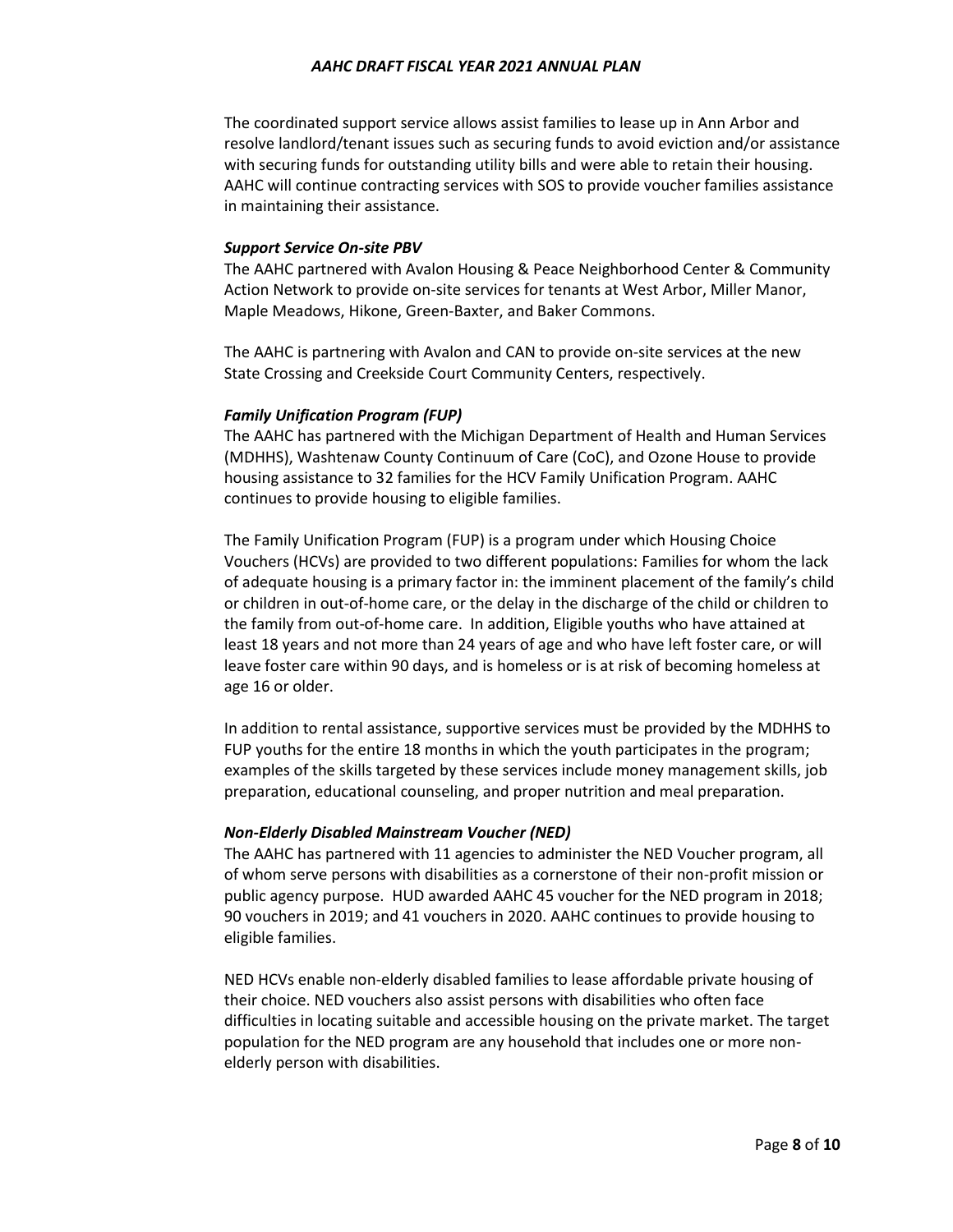In addition, eligible families included non-elderly persons with disabilities who are transitioning out of institutional or other segregated settings, at serious risk of institutionalization, currently experiencing homelessness, or those at risk of experiencing homelessness.

# **City of Ann Arbor General Fund Support**

The City of Ann Arbor allocated \$525,000 in FY20 and \$535,000 in FY21 for tenant mental health and other supportive services for AAHC tenants and Voucher program participants. These funds are partially funding the programs listed above.

# **Section D.2 Resident Advisory Board**

The Resident Advisory Board (RAB) will meet on December 8, 2020 to discuss proposed changes to the Administrative Plan for the Housing Choice Voucher Tenant-Based and Project-Based Program.

Members who attended the meeting. Residents: *Kim Pitts, Lillian Robinson, Teresa McCullough, Roben Barker, Charles Carson, Pamela Ray. Representatives of Community Action Network (CAN): Louey Guillen, Harrison Metzler, and Danielle Dicks.* 

**Discussion:** Jennifer Hall, discussed the City of Ann Arbor Affordable Housing Millage where it is estimated to generate \$6.5 million dollars in funding to support 1500 units for families with income at or below 60% AMI. In addition, Mrs. Hall explained the general funding sources for affordable housing and how the millage supports affordable housing such as Low-Income Housing Tax Credit, Housing Choice Voucher, and Project-Based Vouchers. The millage is intended to provide funding to develop housing and does not provide rental subsidy. AAHC will likely be the developer and manager of any housing units developed under this millage.

Mrs. Hall explained AAHC is working to develop affordable housing on seven (7) properties owned by the City of Ann Arbor. Residents expressed high priority and desire for all sites to have onsite parking. Two sites located on Catherine and 4<sup>th</sup> Ave and the other site located on Main and Williams, may be developed with underground parking. Underground parking increases the cost of development and may reduce the number of units for those sites to have onsite parking. Another site located on Main, offers parking at a structure adjacent to the development. Resident expressed this is a good option however, secure entry for residents is a high priority. The remaining five (5) developments have opportunity for onsite parking that may not impact the development cost or number of units. Mrs. Hall provided design options for all developments.

Mrs. Hall also inquired resident's opinion for developing the site for single (two person) individuals, senior housing, or family housing. The residents suggest single or senior housing for two (2) of the seven (7) sites and the remaining site would be great for mixed income and mixed single individual, and family housing. Residents also expressed the importance of green space and recreational space for children and families.